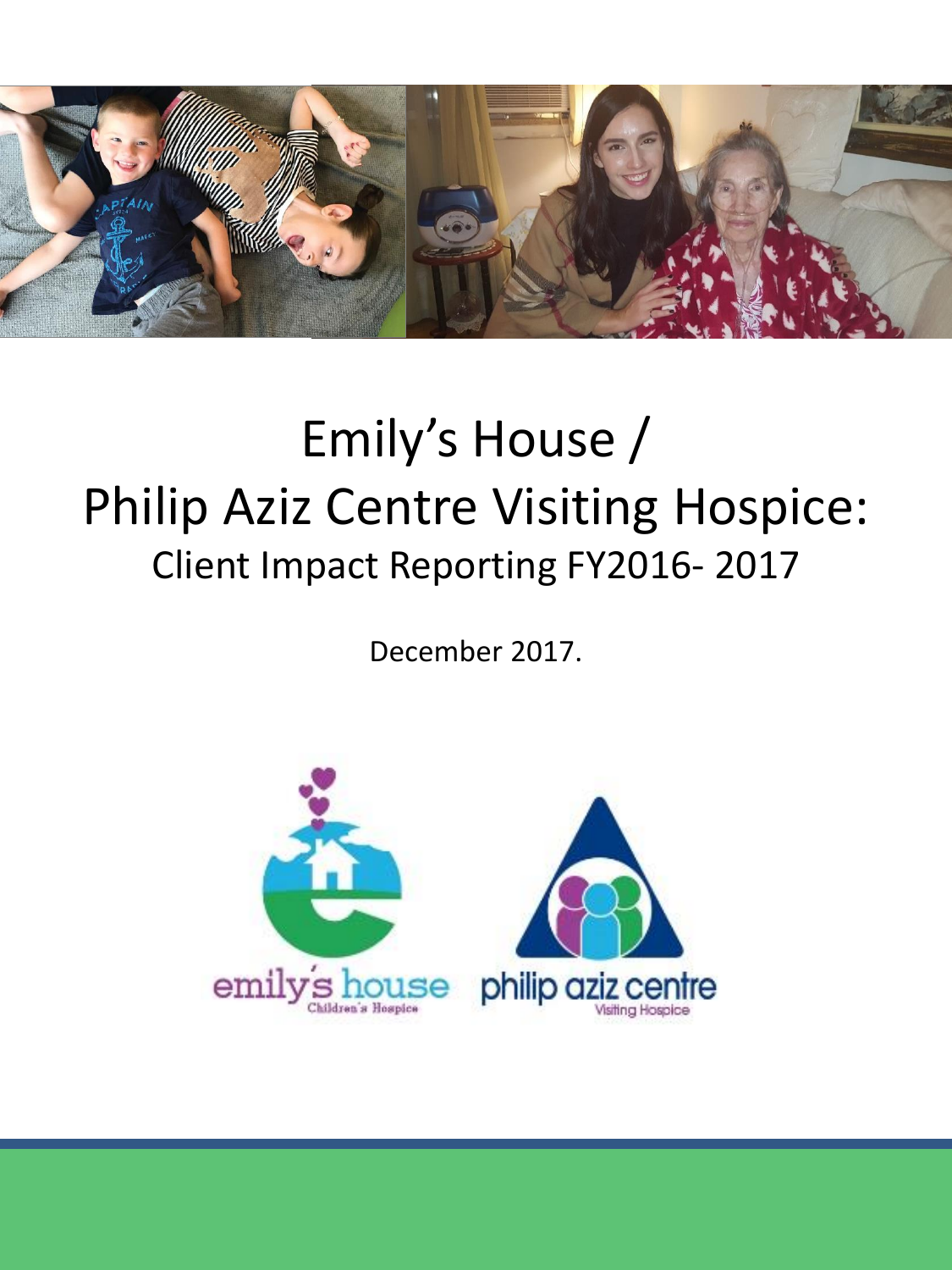## Emily's House / Philip Aziz Centre Visiting Hospice: Client Impact Reporting 2016- 2017 (Emily's House is an operating division of the Philip Aziz Centre)



| <b>Emily's House Paediatric</b><br><b>Residential Hospice Program*</b> | Apr 1, 2014- | Apr 1, 2015-<br>Mar 31, 2015 Mar 31, 2016 | Apr 1, 2016-<br>Mar 31, 2017 | Change |
|------------------------------------------------------------------------|--------------|-------------------------------------------|------------------------------|--------|
| <b>Total Admissions</b>                                                | 302          | 379                                       | 397                          | $+5%$  |
| Total # Days of Care                                                   | 1,475        | 1,487                                     | 1,674                        | $+13%$ |

*\*Note: Emily's House opened our doors in July 2013. These statistics do not include siblings and families supported.* 

| <b>Philip Aziz Centre (PAC)</b><br><b>Community Program</b>       | 2014-2015 | 2015-2016 | 2016-2017 | Change     |
|-------------------------------------------------------------------|-----------|-----------|-----------|------------|
| Community Program clients<br>supported in total                   | 425       | 392       | 419       | 7%         |
| Children in Community<br>Program, plus siblings and<br>loved ones | 168       | 174       | 213       | <b>22%</b> |

| <b>Bereavement &amp; Spiritual</b><br><b>Care</b> | 2014-2015 | 2015-2016 | 2016-2017 | Change |
|---------------------------------------------------|-----------|-----------|-----------|--------|
| Philip Aziz Centre                                | 172       | 243       | 408       | $+68%$ |
| Emily's House                                     | 52        | 64        | 77        | $+20%$ |
| Total                                             | 224       | 307       | 485       | +58%   |

| <b>Volunteer Program Hours</b><br>and Training                                                   | 2014-2015      | 2015-2016      | 2016-2017      | Change |
|--------------------------------------------------------------------------------------------------|----------------|----------------|----------------|--------|
| Philip Aziz Centre Volunteer<br><b>Hours</b>                                                     | 20,004 hours   | 24,862.5 hours | 26,813.5 hours | $+8%$  |
| Emily's House Volunteer Hours                                                                    | 9,111 hours    | 10,963 hours   | 11,665 hours   | $+6%$  |
| Training - Number of Volunteers<br>Registered (in core, children's<br>and THN training programs) | 212 volunteers | 238 volunteers | 331 volunteers | +39%   |